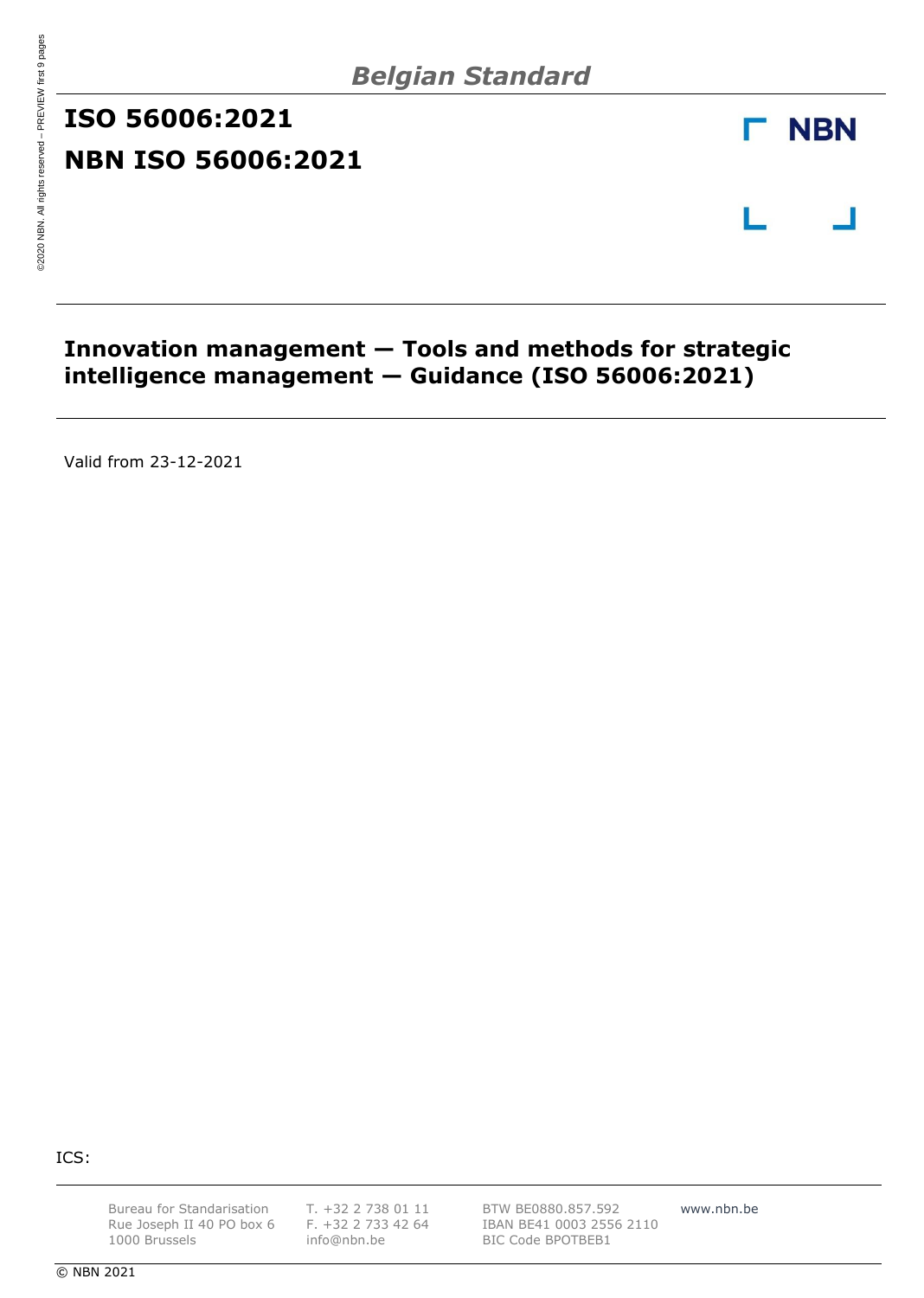@2020 NBN. All rights reserved - PREVIEW first 9 pages ©2020 NBN. All rights reserved – PREVIEW first 9 pages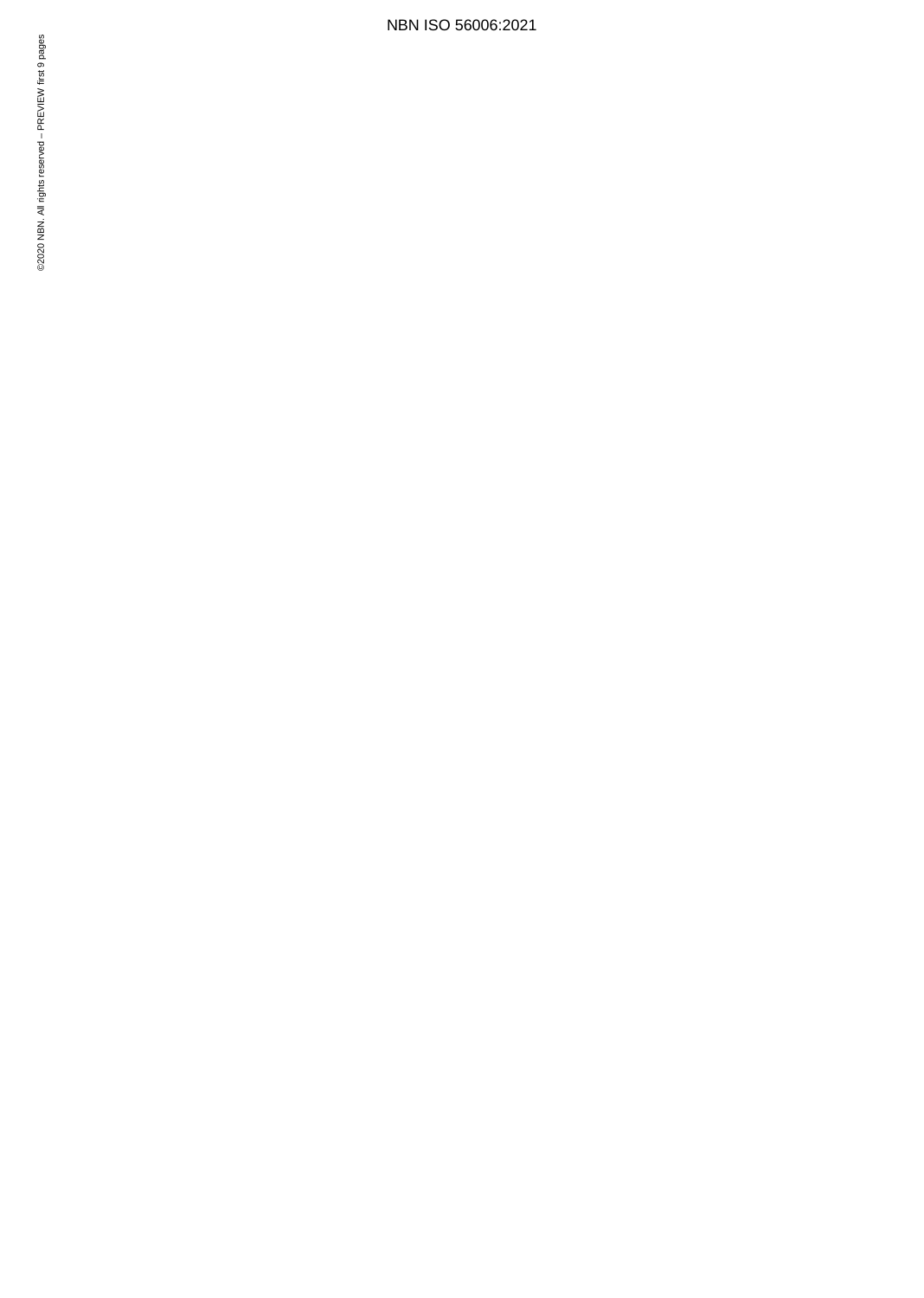## INTERNATIONAL STANDARD

**ISO 56006**

> First edition 2021-11

### **Innovation management — Tools and methods for strategic intelligence management — Guidance**

*Management de l'innovation — Outils et méthodes de management de l'intelligence stratégique — Recommandations*



Reference number ISO 56006:2021(E)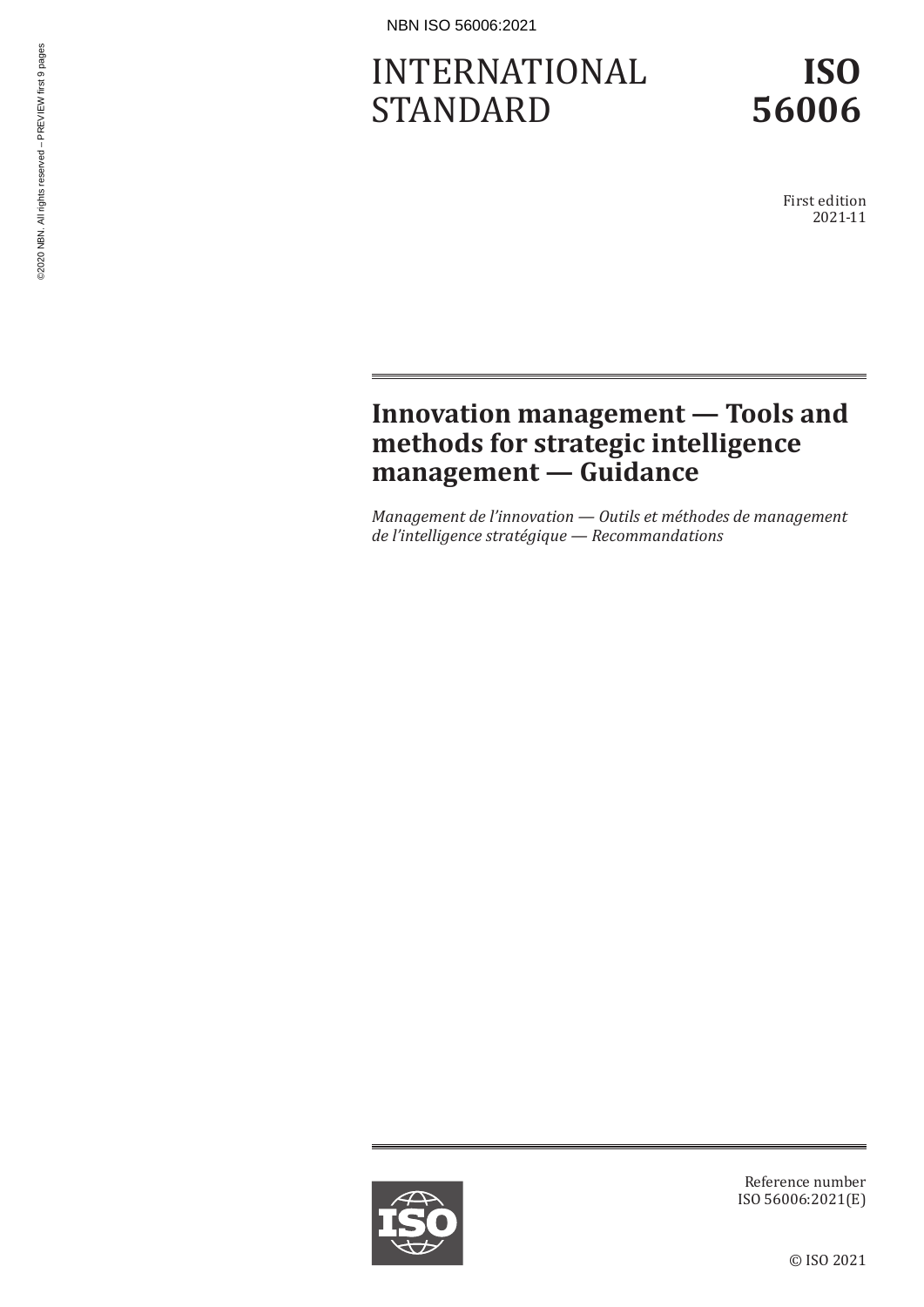#### **ISO 56006:2021(E)**



#### **COPYRIGHT PROTECTED DOCUMENT**

© ISO 2021

All rights reserved. Unless otherwise specified, or required in the context of its implementation, no part of this publication may be reproduced or utilized otherwise in any form or by any means, electronic or mechanical, including photocopying, or posting on the internet or an intranet, without prior written permission. Permission can be requested from either ISO at the address below or ISO's member body in the country of the requester.

ISO copyright office CP 401 • Ch. de Blandonnet 8 CH-1214 Vernier, Geneva Phone: +41 22 749 01 11 Email: copyright@iso.org Website: www.iso.org

Published in Switzerland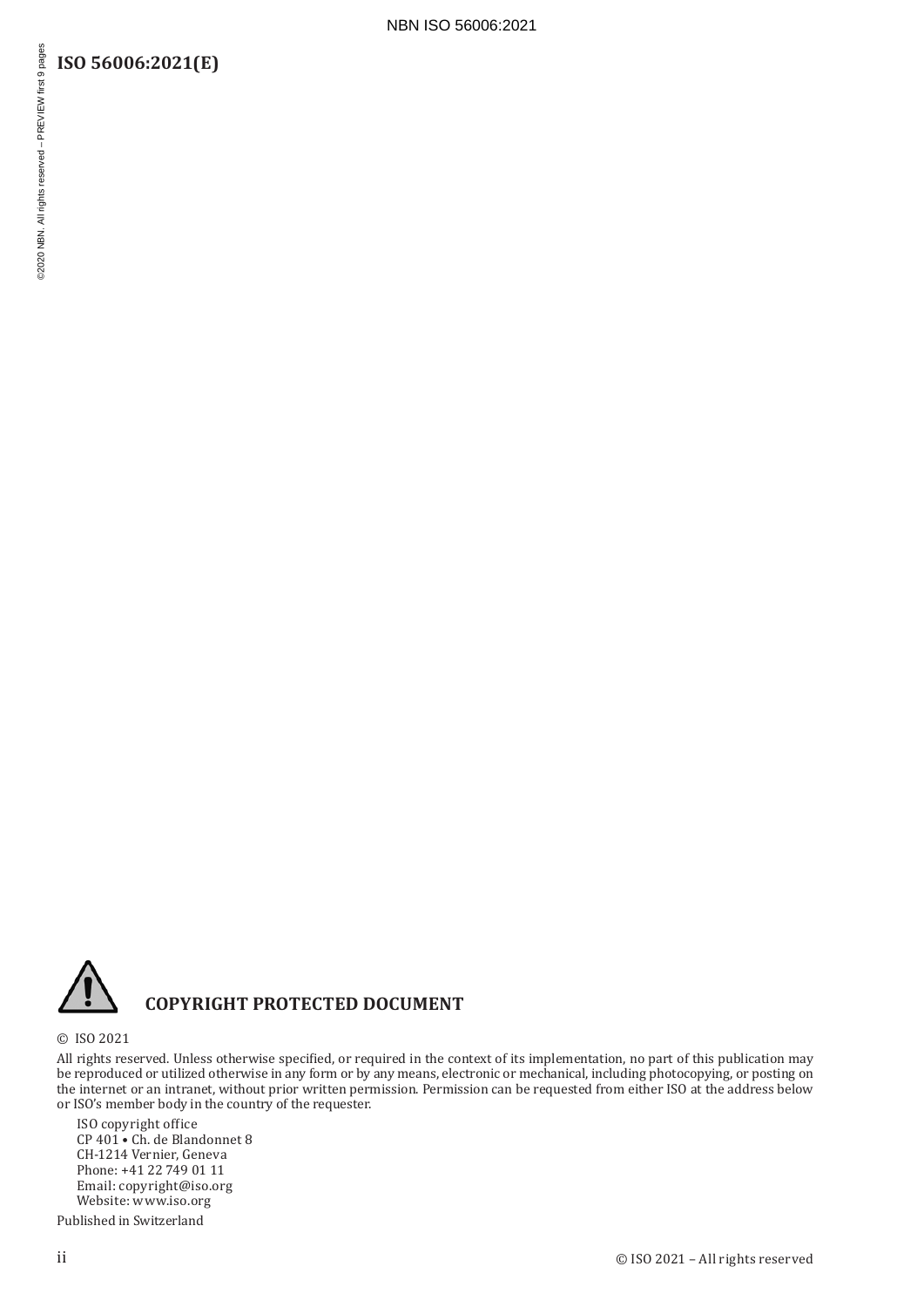Page

| 1              |     |                                                                              |  |
|----------------|-----|------------------------------------------------------------------------------|--|
| $\overline{2}$ |     |                                                                              |  |
| 3              |     |                                                                              |  |
|                |     |                                                                              |  |
| 4              | 4.1 | Fundamentals of strategic intelligence <b>Exercise Communities</b> 2         |  |
|                | 4.2 |                                                                              |  |
|                | 4.3 |                                                                              |  |
|                | 4.4 |                                                                              |  |
|                | 4.5 |                                                                              |  |
|                | 4.6 |                                                                              |  |
|                |     |                                                                              |  |
| 5              |     |                                                                              |  |
|                | 5.1 |                                                                              |  |
|                | 5.2 |                                                                              |  |
|                | 5.3 |                                                                              |  |
|                |     |                                                                              |  |
|                | 5.4 | 5.3.2                                                                        |  |
|                |     | 5.4.1                                                                        |  |
|                |     | 5.4.2                                                                        |  |
|                |     | 5.4.3                                                                        |  |
|                |     | 5.4.4                                                                        |  |
|                |     | 5.4.5                                                                        |  |
|                | 5.5 |                                                                              |  |
|                |     |                                                                              |  |
|                |     | 5.5.2                                                                        |  |
|                | 5.6 |                                                                              |  |
|                |     | 5.6.1                                                                        |  |
|                |     | Outcome of recommendation - Intelligence (communicated knowledge) 8<br>5.6.2 |  |
|                | 5.7 |                                                                              |  |
| 6              |     | Intelligence communication <b>Executive Communication</b> 9                  |  |
|                | 6.1 |                                                                              |  |
|                | 6.2 |                                                                              |  |
|                |     |                                                                              |  |
|                |     |                                                                              |  |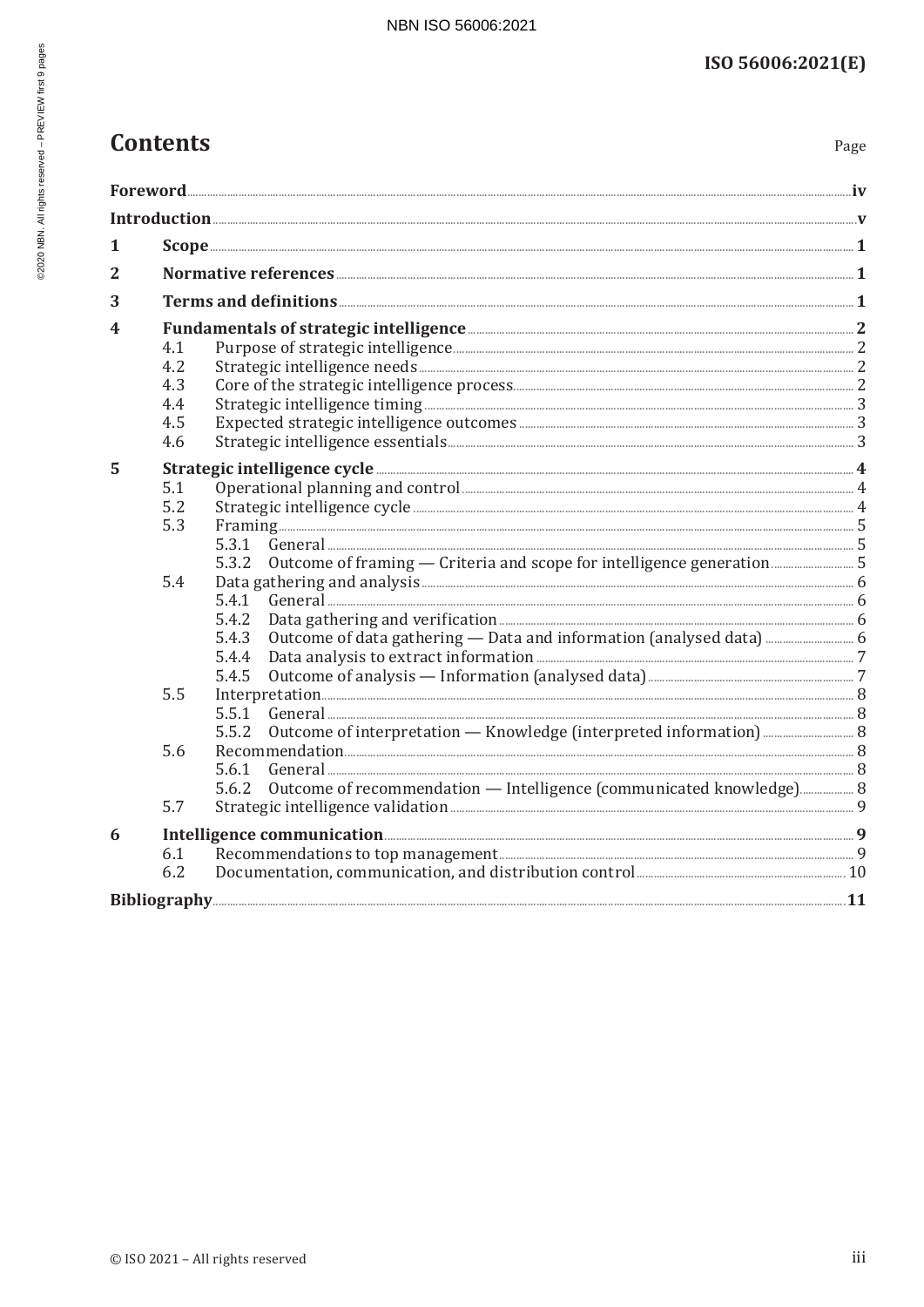#### **ISO 56006:2021(E)**

# **Foreword**

ISO (the International Organization for Standardization) is a worldwide federation of national standards bodies (ISO member bodies). The work of preparing International Standards is normally carried out through ISO technical committees. Each member body interested in a subject for which a technical committee has been established has the right to be represented on that committee. International organizations, governmental and non-governmental, in liaison with ISO, also take part in the work. ISO collaborates closely with the International Electrotechnical Commission (IEC) on all matters of electrotechnical standardization.

The procedures used to develop this document and those intended for its further maintenance are described in the ISO/IEC Directives, Part 1. In particular, the different approval criteria needed for the different types of ISO documents should be noted. This document was drafted in accordance with the editorial rules of the ISO/IEC Directives, Part 2 (see [www.iso.org/directives\)](http://www.iso.org/directives).

Attention is drawn to the possibility that some of the elements of this document may be the subject of patent rights. ISO shall not be held responsible for identifying any or all such patent rights. Details of any patent rights identified during the development of the document will be in the Introduction and/or on the ISO list of patent declarations received (see [www.iso.org/patents](http://www.iso.org/patents)).

Any trade name used in this document is information given for the convenience of users and does not constitute an endorsement.

For an explanation of the voluntary nature of standards, the meaning of ISO specific terms and expressions related to conformity assessment, as well as information about ISO's adherence to the World Trade Organization (WTO) principles in the Technical Barriers to Trade (TBT), see [www.iso.org/iso/foreword.html.](http://www.iso.org/iso/foreword.html)

This document was prepared by Technical Committee ISO/TC 279, *Innovation management*.

Any feedback or questions on this document should be directed to the user's national standards body. A complete listing of these bodies can be found at [www.iso.org/members.html.](http://www.iso.org/members.html)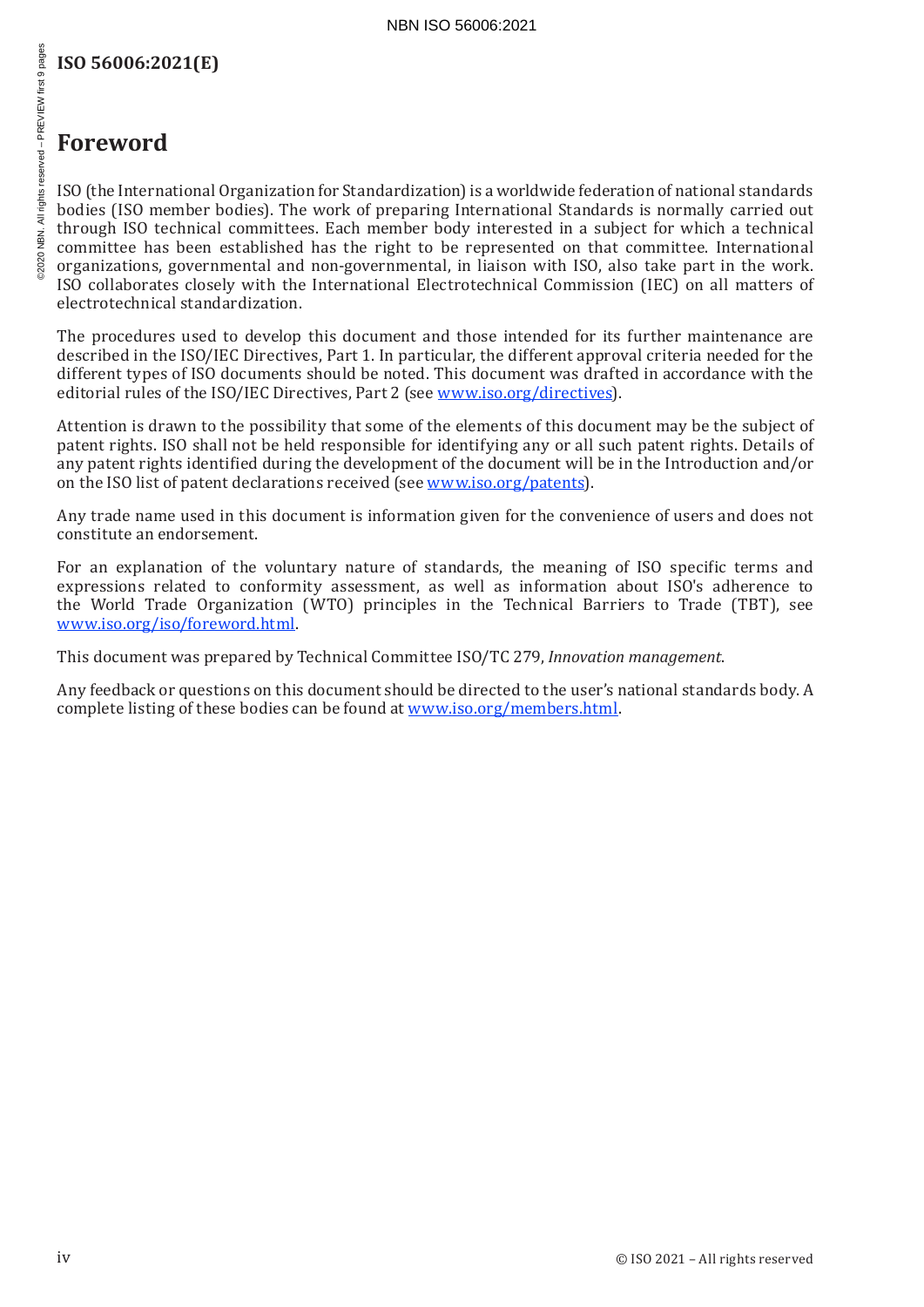#### **Introduction**

#### **0.1 General**

Organizations operate in a volatile, uncertain, complex and ambiguous environment which is characterised by expanding knowledge flows, increasing global competition and rapid rates of change. This creates the need to anticipate change, influence the environment and make timely and informed decisions regarding innovation.

Global knowledge and information-based environments require strategic-thinking leaders to utilise this knowledge to define their organizational and innovation strategy. This supports organizations in responding to changes in their environment, e.g. social, technological, market, regulatory, policy.

To this extent, it is necessary to isolate or synthesize data and information with high-confidence and to convert it into knowledge for driving strategic decisions.

Strategic intelligence is the outcome of a structured process for collecting, processing and communicating data, information and knowledge to decision-makers, that can be applied continuously or to specific projects to be launched.

The process backbone lies on the capability of ensuring objectiveness and appropriateness of scope and criteria, reliability of data sources and information derived, transparency of the actions performed to interpret and communicate the knowledge. As such, it is both an element of risk reduction as well as strategic growth and it enables organizations to set strategic direction and implement their innovation initiatives.

An organization can leverage strategic intelligence as an enabling factor to achieve its business objectives and to implement innovation initiatives, for a range of purposes such as:

- identifying new business opportunities and alliances;
- increasing competitive advantage;
- anticipating risk and uncertainty;
- enabling technology transfer opportunities;
- forecasting societal, political, technological and business drivers;
- seeking out weak signals to anticipate change;
- overcoming barriers that limit value creation;
- implementing a structured approach to problem solving.

#### **0.2 Principles**

Strategic intelligence within the context of innovation management should conform to the following innovation management principles that are the foundation of an innovation management system:

a) Realisation of value

Strategic intelligence impacts on the vision, mission and innovation activities of an organization. As such, it should support the creation of value for all relevant stakeholders. This includes long-term and short-term value; explicit and implicit value; financial and non-financial value (e.g. competence growth, technological and/or competitive advantage, societal benefit, sustainability improvement).

b) Future-focused leaders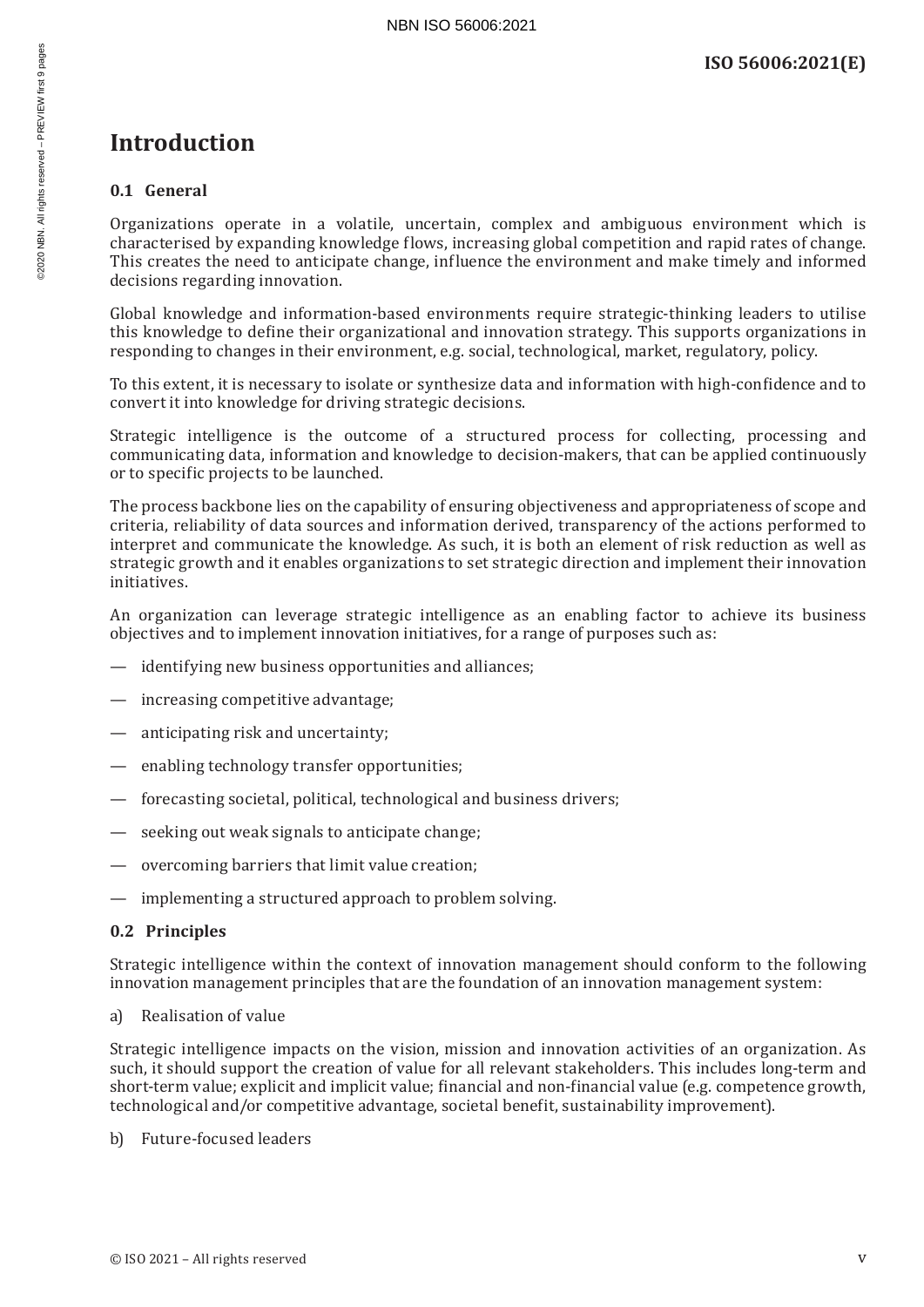#### **ISO 56006:2021(E)**

When managing innovation initiatives, leaders across the organization should foster strategic intelligence as an enabling factor for long-term value creation.

#### c) Strategic direction

The organization should align the overall strategic direction for the management of strategic intelligence with its business and innovation strategies.

#### d) Culture

Strategic intelligence management should be aligned and fostered within the shared values, beliefs and behaviours across the organization (and relevant community) and should be part of its identity.

NOTE 1 The concept of "culture" (supporting innovation activities) is defined in ISO 56000:2020, 3.2.10 and specifically addressed in ISO 56000:2020 4.3.4 and ISO 56002:2019, 4.4.2 respectively.

NOTE 2 The concept of "identity of an organization" is specified and addressed in ISO 9004:2018, Clause 6.

e) Exploiting insights

Pursuing innovation opportunities in order to drive innovation and create value, clearly relies on the capacity of generating insight, defined in ISO 56000:2020, 3.4.3 as profound and unique knowledge about an entity.

In this perspective, strategic intelligence management should ensure access to a diverse range of internal and external data, information and knowledge sources to systematically build expertise in support of strategic decision-making.

#### f) Managing uncertainty

The organization should foster strategic intelligence management in support of identifying, assessing and managing innovation uncertainties and related opportunities and risks.

g) Adaptability

The organization should align the need of strategic intelligence with its vision and mission, addressing and even anticipating changes at different time scales in the external and internal context.

h) Systems approach

The organization should manage strategic intelligence based on a systems approach (instead of an *adhoc* basis) with a view to reducing organizational risks and enhancing value creation potential for the organization.

These principles can be considered as an open set to be integrated and adapted within the organization.